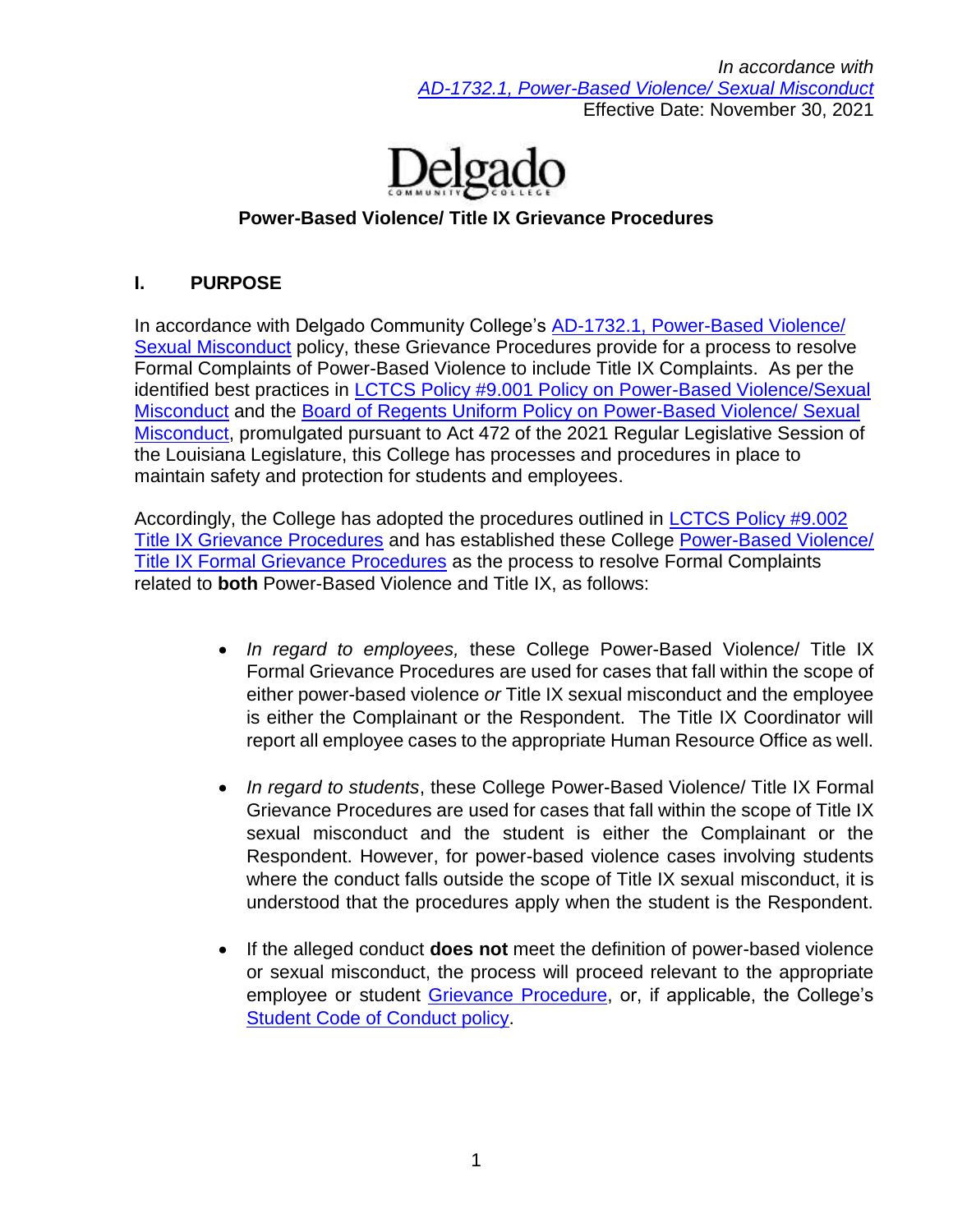### **II. DEFINITIONS/REGULATIONS**

## **A. POWER-BASED VIOLENCE**

Power-based violence is defined as any form of interpersonal violence intended to control or intimidate another person through the assertion of power over the person. It includes but is more expansive than sexual misconduct and Title IX misconduct. See the *Definitions* in [AD-1732.1, Power-Based Violence/ Sexual](http://docushare3.dcc.edu/docushare/dsweb/Get/Document-7332)  [Misconduct](http://docushare3.dcc.edu/docushare/dsweb/Get/Document-7332) policy.

### **B. SEXUAL MISCONDUCT (TITLE IX)**

The U.S. Department of Education (USDOE)'S apply to both:

- 1. Conduct on the basis of sex that constitutions **"sexual harassment"** (§106.30); **and**
- 2. Conduct that relates to an institution's **"education program or activity"** against a person in the United States on or after August 14, 2020.

#### *Sexual Harassment (§106.30)*

Sexual harassment is defined as conduct on the basis of sex that satisfies one or more of the following criteria:

- 1. An employee of the College conditioning the provision of an aid, benefit, or service of the recipient on an individual's participation in unwelcome sexual conduct;
- 2. Unwelcome conduct determined by a reasonable person to be so severe, pervasive, and objectively offensive that it effectively denies a person equal access to the recipient's education program or activity; and/or
- 3. "Sexual assault" as defined in 20 U.S.C. 1092(f)(6)(A)(v), "dating violence" as defined in 34 U.S.C. 12291(a)(10), "domestic violence" as defined in 34 U.S.C. 12291(a)(8), or "stalking" as defined in 34 U.S.C. 12291(a)(30).

#### *Education Program or Activity*

An education program or activity includes locations, events, or circumstances in which the College exercises substantial control over both the Respondent and the context in which the power-based violence or sexual misconduct occurs, and also includes any building owned or controlled by a student organization that is officially recognized by the College. Note that Title IX Regulations exclude any education program or activity that does not occur in the United States. (§106.44(a).)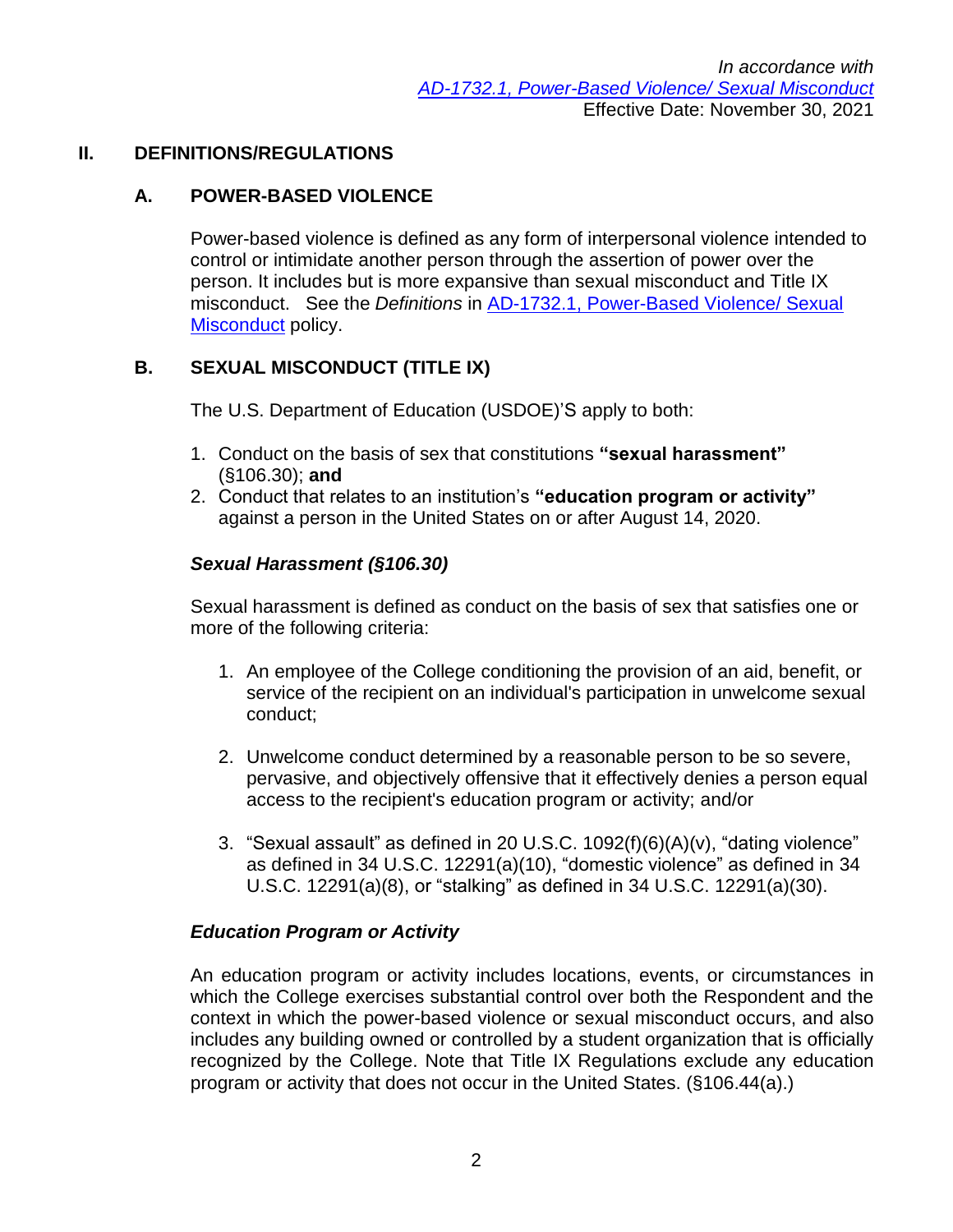*In accordance with [AD-1732.1, Power-Based Violence/ Sexual Misconduct](http://docushare3.dcc.edu/docushare/dsweb/Get/Document-7332)* Effective Date: November 30, 2021

Conduct that does not satisfy the College's jurisdictional requirement, such as offcampus behavior alleged to have an on-campus effect, may be addressed under alternative procedures such as the overarching [Board of Regents Uniform Policy on](https://regents.la.gov/divisions/legal-affairs/uniformpbvpolicy/)  [Power-Based Violence/ Sexual Misconduct.](https://regents.la.gov/divisions/legal-affairs/uniformpbvpolicy/)

#### **III. EQUITABLE TREATMENT**

As required by the Title IX Regulations, [LCTCS Policy #9.001 Violence/Sexual Misconduct,](https://campussuite-storage.s3.amazonaws.com/prod/1558543/91b64910-2d2e-11e8-8c09-0a7155647e8a/2332545/120ee03a-31cd-11ec-bca0-02b4ec425fd5/file/9.001%20LCTCS%20POLICY%20ON%20POWER-BASED%20VIOLENCE%2010.20.21.pdf) and the [Board of Regents Uniform Policy on Power-Based Violence/ Sexual Misconduct,](https://regents.la.gov/divisions/legal-affairs/uniformpbvpolicy/) Delgado Community College Complainants and Respondents equitably by: (1) offering Supportive Measures to a Complainant, and (2) following a grievance process that complies with the procedural requirements of the LCTCS and Regents policies and Title IX Regulations before the imposition of any disciplinary sanctions against a Respondent. (§ 106.44(a); § 106.45(b)(1)(i).) Supportive Measures also may be offered as needed to Respondents and other individuals who belong to the College's community and who may be affected by power-based violence or sexual misconduct.

An individual's status as a Respondent shall not be considered a negative factor during any process under this Procedure. Respondents are entitled to, and will receive the benefit of, a presumption that they are not responsible for the alleged conduct unless and until the process concludes and a determination regarding responsibility is issued. Similarly, a person's status as a Complainant, Respondent, or witness will not determine whether that person is deemed credible. (§ 106.45(b)(1)(ii-iv).)

Remedies are to be provided to a Complainant only if the grievance process described in this Procedure results in a determination that the Respondent is responsible for powerbased violence or sexual misconduct. Remedies are designed to restore or preserve equal access to the College's education program or activity and may include the same individualized services as Supportive Measures. Remedies may be disciplinary and punitive and may burden a Respondent. (§106.45(b)(1)(i).)

Title IX Coordinators, investigators, decision makers, and any person who facilitates an informal resolution process (collectively, Title IX Administrators) will not have a conflict of interest or bias in favor of or against any party or participant in sexual misconduct (i.e., Complainants, Respondents, or Witnesses).

#### **IV. OVERVIEW OF KEY TERMS**

For purposes of these Power-Based Violence/Title IX Grievance Procedures, key terms are defined as follows:

**Actual Knowledge:** Notice of power-based violence or sexual misconduct or allegations of power-based violence or sexual misconduct to the College's Title IX Coordinator or any official of the College who has authority to institute corrective measures on behalf of t the College.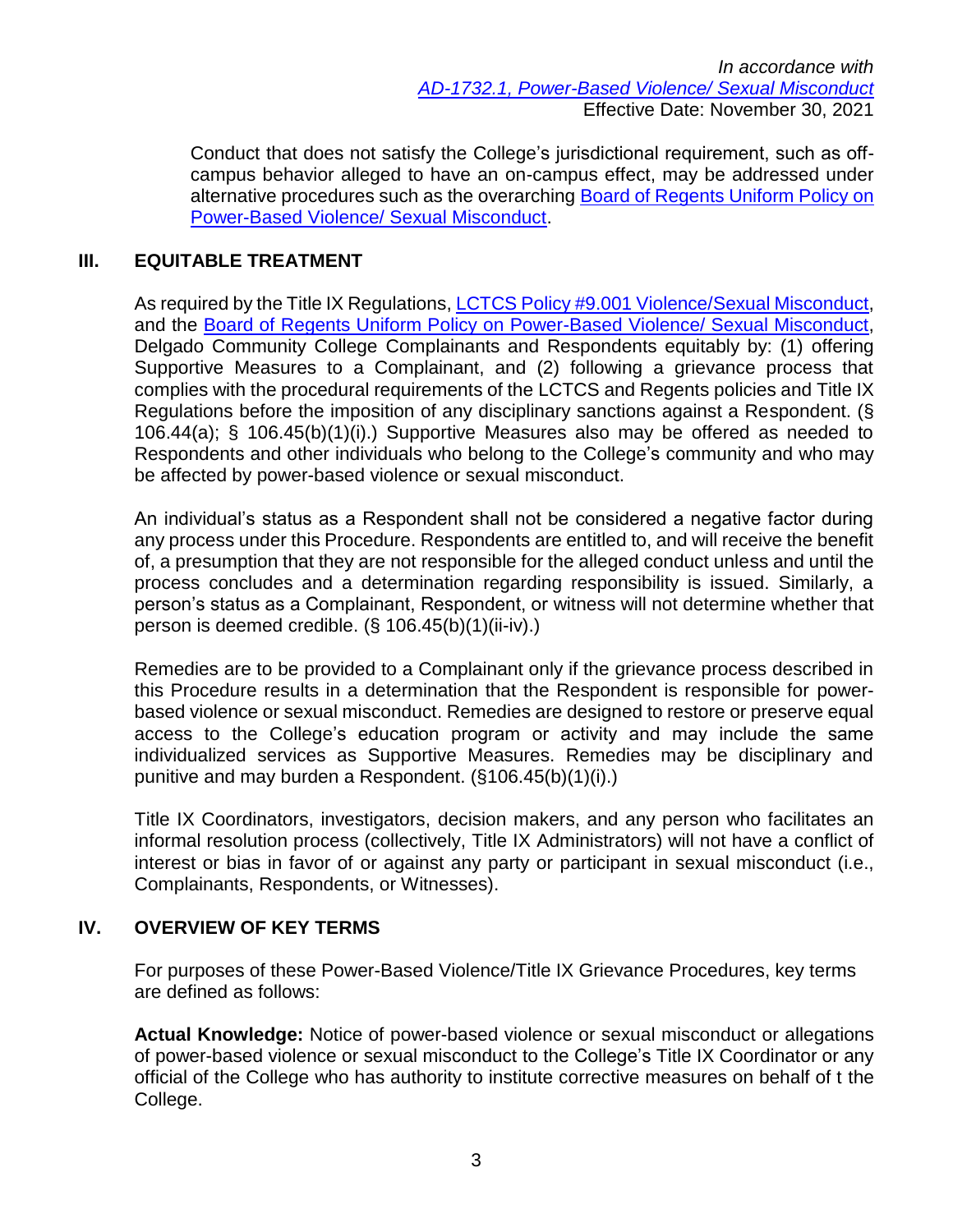**Complainant:** An individual who is alleged to be the victim of conduct that could constitute power-based violence or sexual misconduct.

**Formal Complaint:** Under the relevant policies and regulations cited above, a document filed by a Complainant or signed by the Title IX Coordinator alleging power-based violence/sexual misconduct against a Respondent and requesting that the College investigate the allegation. At the time of filing a Formal Complaint, a Complainant must be participating in or attempting to participate in the education program or activity of the College with which the Formal Complaint is filed. A Formal Complaint may be filed with the Title IX Coordinator in person, by mail, by e-mail, or by any additional method designated by the College.

**Respondent:** An individual alleged to be the perpetrator of conduct that could constitute power-based violence/ sexual misconduct under the relevant policies and regulations cited above.

**Sexual Harassment:** Conduct on the basis of sex that satisfies one or more of the following criteria:

- 1. An employee of the College conditioning the provision of an aid, benefit, or service of the recipient on an individual's participation in unwelcome sexual conduct;
- 2. Unwelcome conduct determined by a reasonable person to be so severe, pervasive, and objectively offensive that it effectively denies a person equal access to the recipient's education program or activity; **and/or**
- 3. "Sexual assault" as defined in 20 U.S.C. 1092(f)(6)(A)(v), "dating violence" as defined in 34 U.S.C. 12291(a)(10), "domestic violence" as defined in 34 U.S.C. 12291(a)(8), or "stalking" as defined in 34 U.S.C. 12291(a)(30).

**Supportive Measures:** Non-disciplinary, non-punitive individualized services offered as appropriate, as reasonably available, and without fee or charge to the parties before or after the filing of a Formal Complaint or where no Formal Complaint has been filed. Such measures are designed to restore or preserve equal access to the education program or activity without unreasonably burdening the other party, including measures designed to protect the safety of all parties or the College's educational environment, or deter powerbased violence/ sexual misconduct. Supportive Measures may include counseling, extensions of deadlines or other course-related adjustments, modifications of work or class schedules, campus escort services, mutual restrictions on contact between the parties, changes in work or housing locations, leaves of absence, increased security and monitoring of certain areas of the campus, and other similar measures.

## **V. TIME FRAME TO RESOLVE GRIEVANCE**

These procedures allow for the College to establish prompt time frames for conclusion of the grievance process, including reasonably prompt time frames for filing and resolving appeals and informal resolution processes, and that allows for the temporary delay of the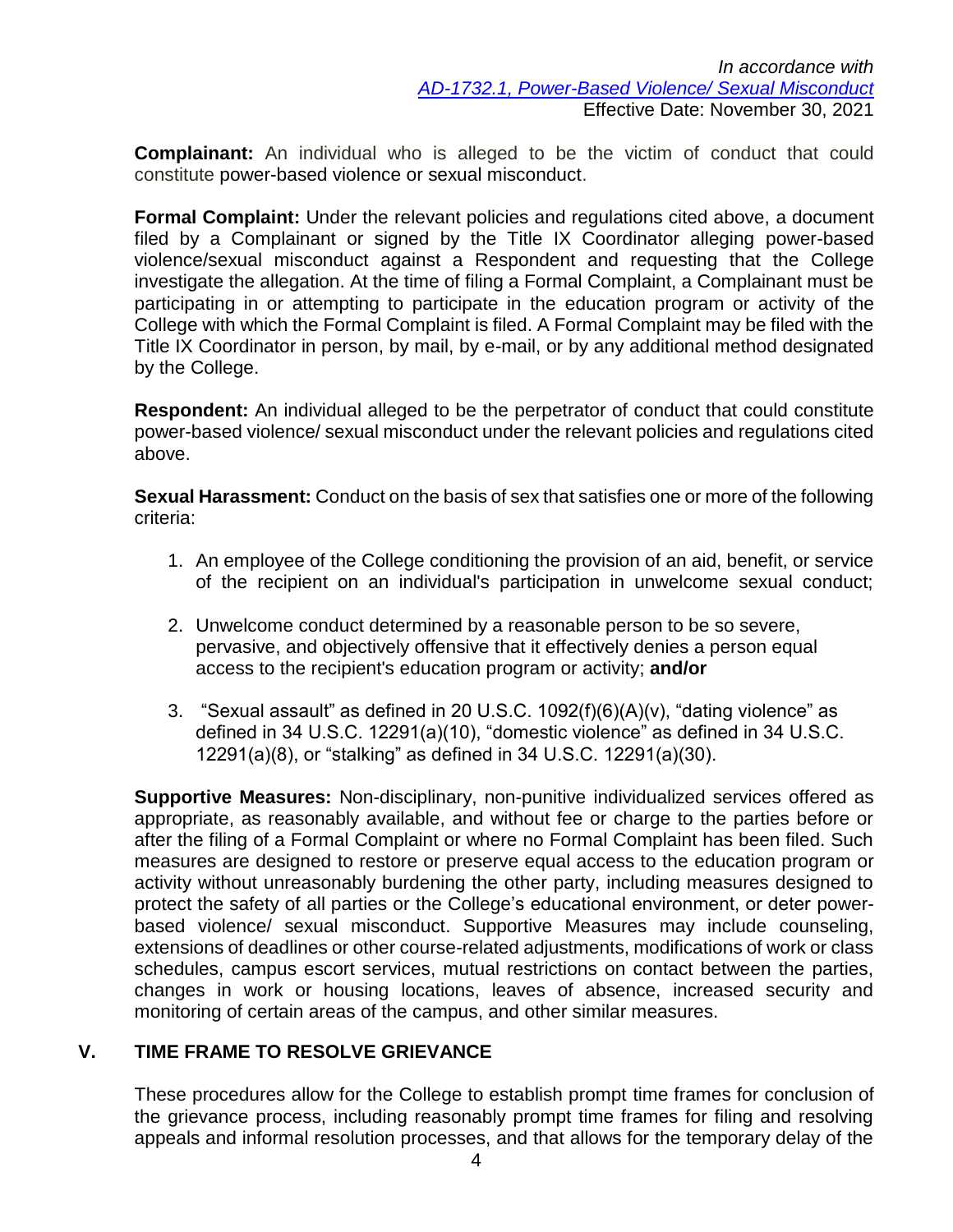grievance process or the limited extension of time frames for good cause with written notice to the Complainant and the Respondent of the delay or extension and the reasons for the action. Good cause may include considerations such as the absence of a party, a party's advisor, or a witness; concurrent law enforcement activity; or the need for language assistance or accommodation of disabilities. Under normal circumstances, most grievance processes will conclude within sixty (60) business days.

## **VI. FORMAL GRIEVANCE PROCESS**

This section outlines the steps taken to initiate a grievance and procedural requirements for investigations and adjudications of Formal Complaints in accordance with the relevant policies and regulations cited above. The Title IX Coordinator will report all Power-Based Violence and Title IX cases involving employees to the Office of Human Resources.

#### **A. Filing a Formal Complaint**

A Formal Complaint is a document filed by a Complainant or signed by the Title IX Coordinator alleging power-based violence or sexual misconduct as described in the Under the relevant policies and regulations cited above against a Respondent and requesting the College investigate the allegation of power-based violence or sexual misconduct. The submission of a Formal Complaint and its receipt by the Title IX Coordinator triggers the Formal Grievance Process.

A Formal Complaint must be in writing and may be filed with the Title IX Coordinator in person, by mail, or by e-mail. The Formal Complaint must contain the Complainant's physical or digital signature, or some other indication that the Complainant is the person filing it. (§106.30.) At the time of filing a Formal Complaint, a Complainant must be participating in or attempting to participate in the education program or activity.

When the College receives an allegation of conduct that falls within the scope of this grievance procedure, whereby it meets the relevant policies and regulations cited above, and is within their jurisdictional requirements, but no Formal Complaint is filed, then the College is prevented from administering a formal grievance process (including any informal or early resolution) that permits the imposition of any disciplinary sanctions or other actions against a Respondent. Supportive Measures, however, may still be offered.

## **B. Title IX Coordinator Filing Complaint**

A Title IX Coordinator may sign a Formal Complaint to initiate or continue the Power-Based Violence/ Title IX Formal Grievance Procedure, if necessary, to fulfill the College's duty to not be deliberately indifferent to actual knowledge of power-based violence or sexual misconduct. Signing a Formal Complaint does not make a Title IX Coordinator a Complainant or otherwise a party.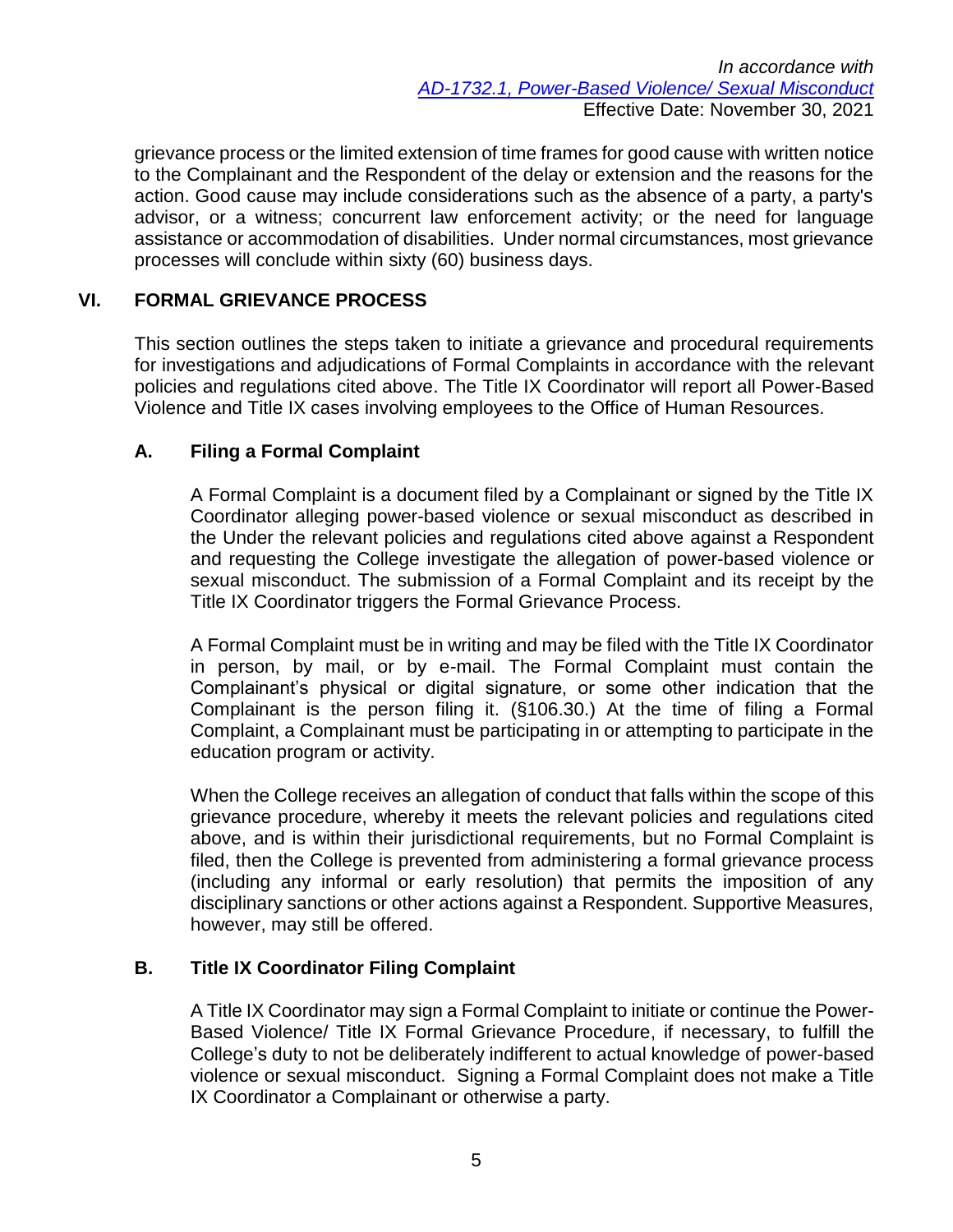## **C. Withdrawal**

After filing a Formal Complaint, a Complainant may withdraw their Formal Complaint at any time by providing written notice to the Title IX Coordinator. That withdrawal concludes the Power-Based Violence/ Title IX Formal Grievance Procedure process unless the Title IX Coordinator takes action as described in "*Title IX Coordinator Filing Complaint*" above.

### **D. Consolidation**

The College, at its discretion, may consolidate Formal Complaints alleging powerbased violence or sexual misconduct against more than one Respondent, or by more than one Complainant against one or more Respondents, or by one party against the other party, where the allegations of power-based violence or sexual misconduct arise out of the same facts or circumstances.

### **E. Mandatory Dismissal**

If the conduct alleged in the Formal Complaint does not satisfy the requirements of power-based violence or sexual misconduct as defined in the relevant policies and regulations cited above, Delgado Community College must dismiss the Formal Complaint under this grievance procedure. However, the Title IX Coordinator will transfer the Complaint to [Board of Regents Uniform Policy on Power-Based](https://regents.la.gov/divisions/legal-affairs/uniformpbvpolicy/)  [Violence/ Sexual Misconduct](https://regents.la.gov/divisions/legal-affairs/uniformpbvpolicy/) for review and possible investigation and resolution.

The Title IX Coordinator will notify the parties simultaneously and in writing that the Formal Complaint is being dismissed for the purposes of the Power-Based Violence/ Title IX Grievance Process, and of the transfer if applicable. Each party may appeal this dismissal using the appeal procedures outlined in these procedures and the College's [AD-1732.1, Power-Based Violence/ Sexual Misconduct](http://docushare3.dcc.edu/docushare/dsweb/Get/Document-7332) policy.

#### **F. Permissive Dismissal**

The College may dismiss a Formal Complaint or any allegations therein, if at any time during the investigation or hearing:

- 1) A Complainant notifies the Title IX Coordinator in writing that the Complainant would like to withdraw the Formal Complaint or any allegations therein;
- 2) The Respondent is no longer enrolled in or employed by the College; or
- 3) Specific circumstances prevent the College from gathering evidence sufficient to reach a determination as to the Formal Complaint or allegations therein.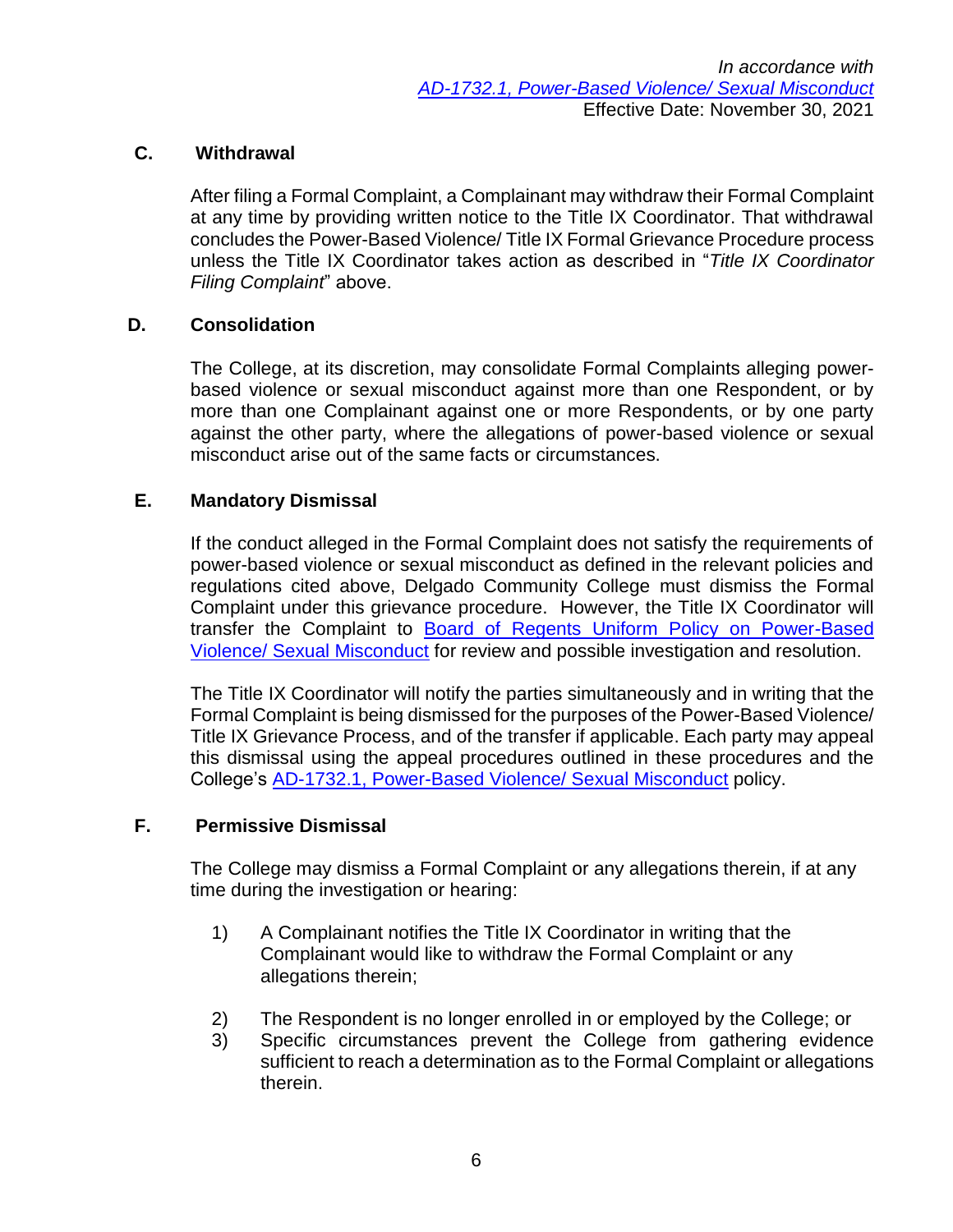Upon dismissal, the College must promptly send written notice of the dismissal and reason(s) simultaneously to the parties.

### **VII. INITIAL STEPS AND DETERMINATION OF APPROPRIATE PROCEDURES**

Upon Actual Knowledge of a Report of alleged conduct, the Title IX Coordinator performs an initial assessment consistent with information outlined in Section X(B) in the [Board](https://regents.la.gov/divisions/legal-affairs/uniformpbvpolicy/) of [Regents Uniform Policy on Power-Based Violence/ Sexual Misconduct,](https://regents.la.gov/divisions/legal-affairs/uniformpbvpolicy/) which includes making initial contact with the potential Complainant of the Report and offering information to include Supportive Measures. The Title IX Coordinator will report all Power-Based Violence and Title IX cases involving employees to the appropriate Human Resource office.

If the initial assessment reveals that the alleged conduct does meet the definition of powerbased violence or sexual misconduct as defined in the relevant policies and regulations cited above, the investigation must proceed pursuant to the Power-Based Violence/ Title IX Formal Grievance Procedures below. If the alleged conduct does not meet the definition of power-based violence or sexual misconduct, the process will proceed relevant to the appropriate College [Grievance Procedure.](https://www.dcc.edu/administration/policies/human-resources/grievance-procedures.aspx)

### **VIII. INVESTIGATION**

#### **A. Notice**

Upon receipt of a Formal Complaint, the College must provide written notice of the following to known parties:

- 1) The investigation and adjudication process, including any informal processes;
- 2) Allegations of power-based violence or sexual misconduct, including sufficient details known at the time. Sufficient details include the identities of the parties involved in the incident, if known, the conduct allegedly constituting power-based violence or sexual misconduct, and the date and location of the alleged incident, if known;
- 3) A statement that the Respondent is presumed not responsible for the alleged conduct and that a determination regarding responsibility is made at the conclusion of the grievance process;
- 4) The parties may have an advisor of their choice, who may be, but is not required to be, an attorney;
- 5) The parties may inspect and review evidence;
- 6) The parties are prohibited from knowingly making false statements or knowingly submitting false information during the investigation and adjudication process; and
- 7) If the College decides to investigate additional allegations not included in the original notice, it must provide notice of the additional allegations to the parties whose identities are known.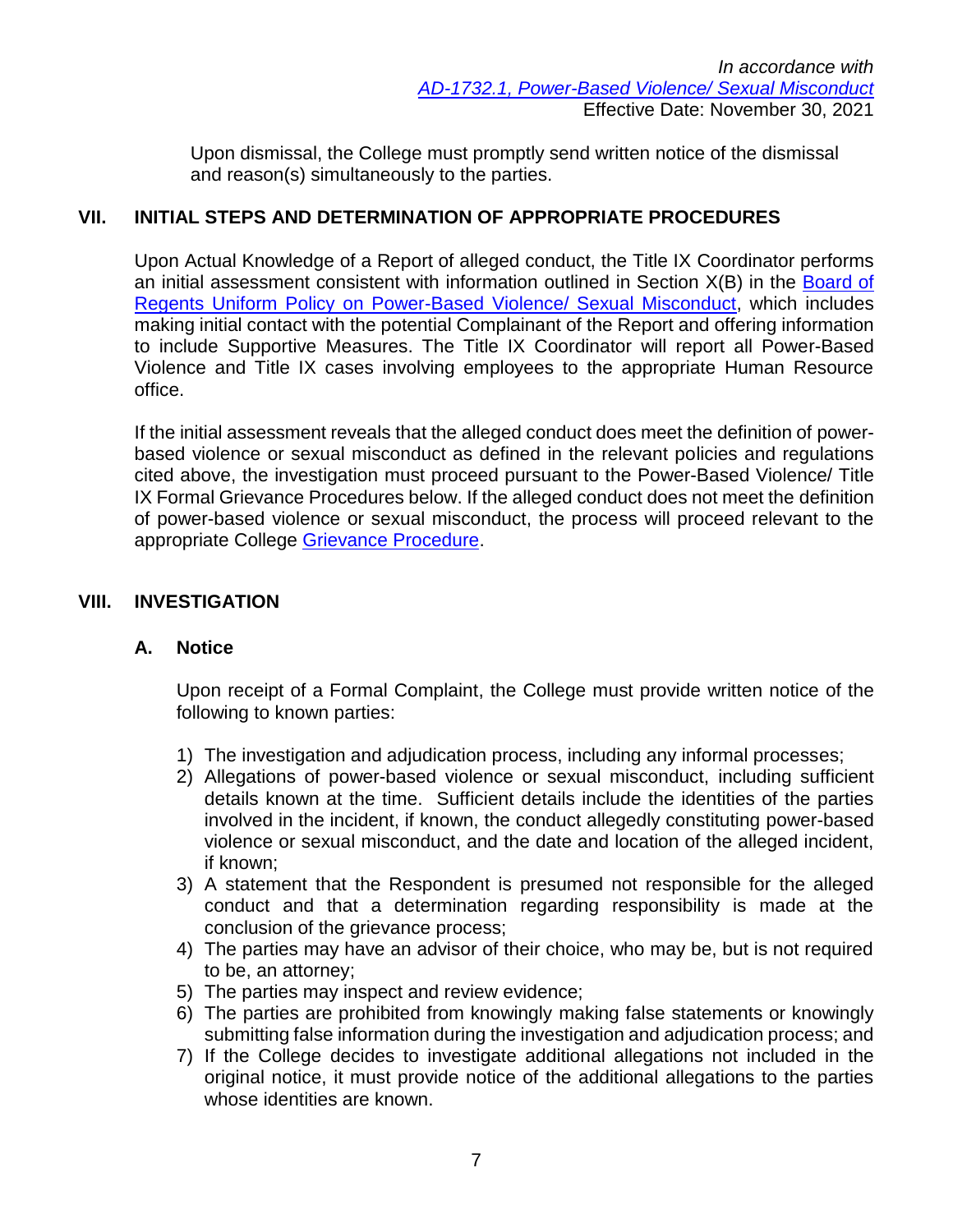## **B. INVESTIGATION PROCEDURE**

The Title IX Coordinator shall appoint an Investigator to investigate the allegations documented in the Formal Complaint. The investigation may include, among other steps, interviewing the Complainant, the Respondent, and any witnesses; reviewing law enforcement investigation documents if applicable; reviewing relevant student or employment files; and gathering and examining other relevant documents, social media posts, and other evidence.

The Investigator will attempt to collect all relevant information and evidence. Following the investigation, the Investigator will draft an investigation report succinctly describing all collected information. The Investigator will not make any determination as to whether a policy violation has occurred or recommend potential sanctions.

While investigating the allegations of any Formal Complaint of power-based violence or sexual misconduct, the Investigator will conduct an objective evaluation of all relevant evidence. Relevant evidence is any evidence that may tend to make the allegations at issue more or less likely to be true. (See §106.45(b)(1)(ii).)

In assessing allegations of power-based violence or sexual misconduct, the College's standard of evidence to be used to determine responsibility is the preponderance of the evidence standard. The College applies the same standard of evidence for Formal Complaints against students as for Formal Complaints against employees, including faculty, and applies the same standard of evidence to all Formal Complaints of power-based violence or sexual misconduct.

When investigating a Formal Complaint and throughout the investigation and adjudication process, the College must:

- 1) Ensure that the burden of proof and the burden of gathering evidence sufficient to reach a determination regarding responsibility rest on the College and not on the parties;
- 2) Provide an equal opportunity for the parties to present witnesses, including fact and expert witnesses, and other inculpatory and exculpatory evidence;
- 3) Not restrict the ability of either party to discuss the allegations under investigation or to gather and present relevant evidence;
- 4) Provide the parties with the same opportunities to have others present during any investigation or adjudication proceeding, including the opportunity to be accompanied to any related meeting or proceeding by the advisor of their choice, who may be, but is not required to be, an attorney, and not limit the choice or presence of advisor for either the Complainant or Respondent in any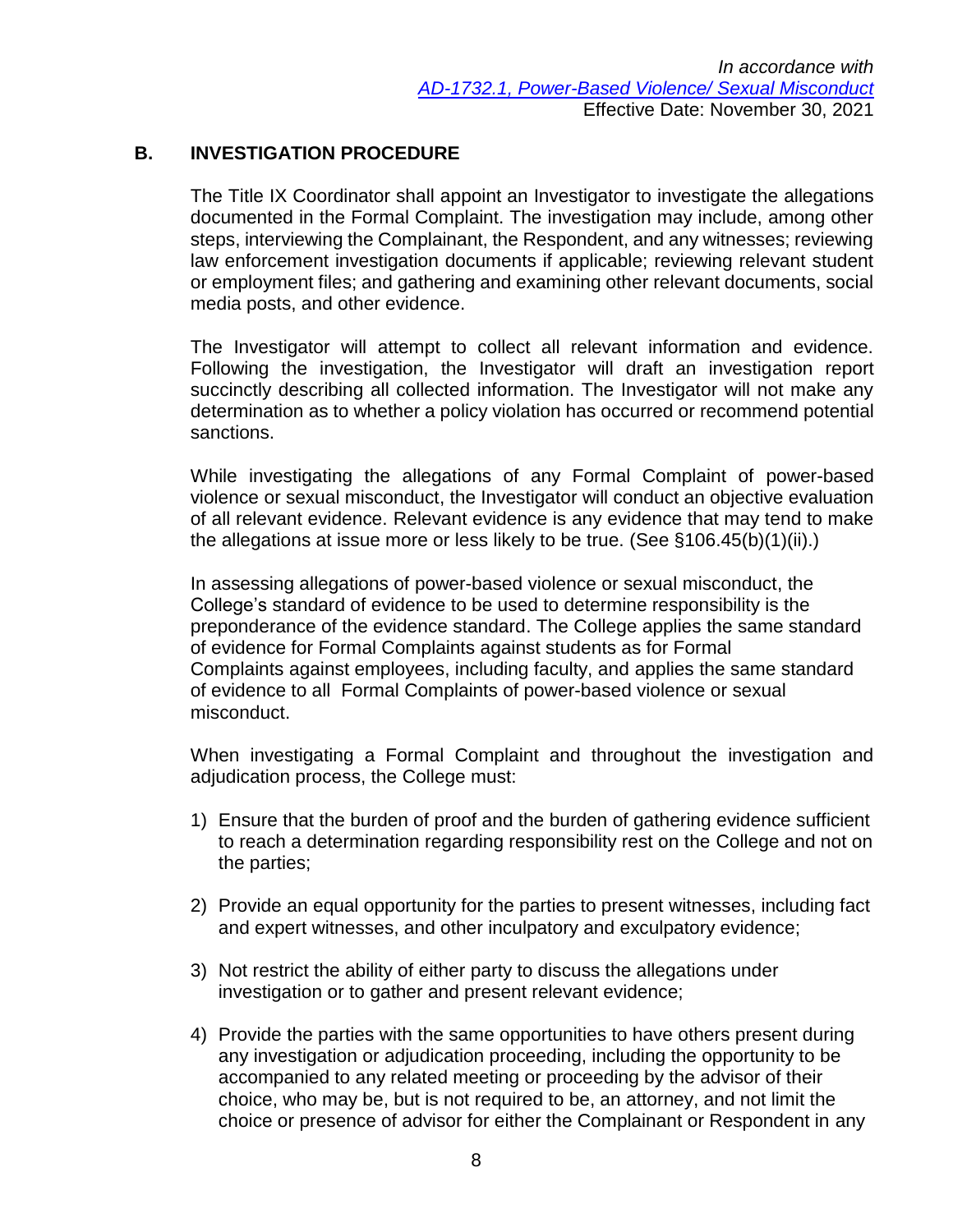meeting or grievance proceeding; however, the College may establish restrictions regarding the extent to which an advisor may participate in the proceedings, as long as the restrictions apply equally to both parties' advisors;

- 5) Provide written notice to each party of the date, time, location, participants, and purposes of each Formal Grievance Process meeting in which they are invited to participate, with sufficient time for the party to prepare to participate;
- 6) Provide both parties an equal opportunity to inspect and review any evidence obtained as part of the investigation that is directly related to the allegations raised in a Formal Complaint, including the evidence upon which the College does not intend to rely in reaching a determination regarding responsibility and inculpatory or exculpatory evidence whether obtained from a party or other source, so that each party can meaningfully respond to the evidence prior to the conclusion of the investigation.
	- a. Prior to completion of the investigative report, the College must send the report to each party and the party's advisor, if any, the evidence subject to inspection and review in an electronic format or a hard copy, and the parties must have at least 10 days to submit a written response, which the investigator will consider prior to completion of the investigative report.
	- b. The College must make available at any hearing all such evidence subject to the parties' inspection and review, to give each party equal opportunity to refer to such evidence during the hearing, including for purposes of cross-examination; and
- 7) Create an investigative report that fairly summarizes relevant evidence and, at least 10 days prior to the hearing, send to each party and each party's advisor, if any, the investigative report in an electronic format or a hard copy, for their review and written response.

## **C. HEARINGS**

The College must provide for a live hearing. An Adjudicator will consider all of the evidence presented and determine whether a Respondent is responsible for a violation of this protocol. The Adjudicator will not be the same person as the Title IX Coordinator or the investigator. Cases will be adjudicated by a trained third-party Adjudicator.

At the request of either party, the College must provide for the live hearing to occur with the parties located in separate rooms, with technology enabling the Adjudicator and parties to simultaneously see and hear the party or the witness answering questions. The College will create a transcript or recording (audio or audiovisual) of any adjudicative hearing to be made available to the parties for inspection and review pursuant to FERPA.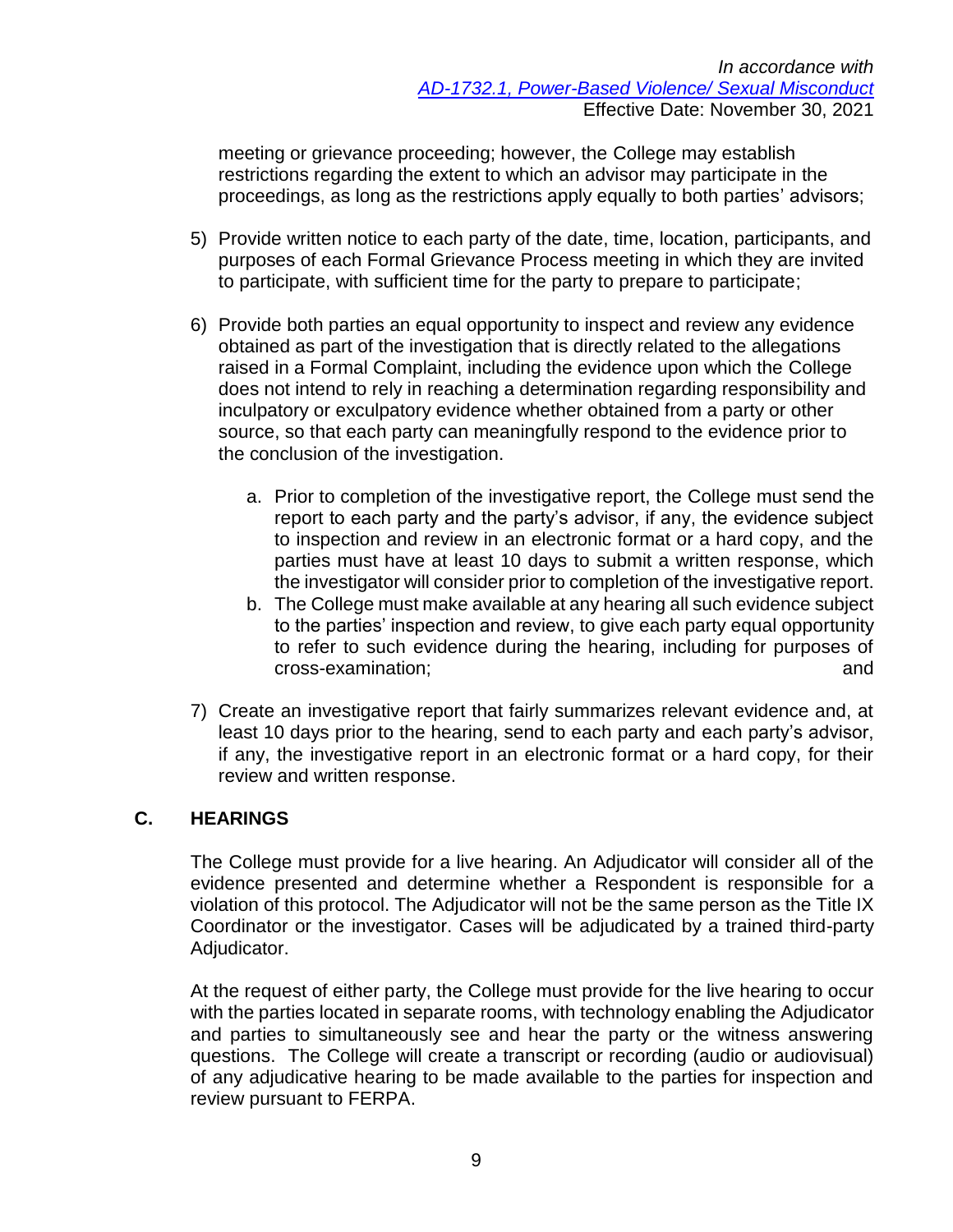*In accordance with [AD-1732.1, Power-Based Violence/ Sexual Misconduct](http://docushare3.dcc.edu/docushare/dsweb/Get/Document-7332)* Effective Date: November 30, 2021

At the live hearing, the Adjudicator must permit each party's advisor to ask the other party and any witnesses all relevant questions and follow-up questions, including those challenging credibility. Cross-examination at the live hearing must be conducted directly, orally, and in real time by the party's advisor of choice and never by a party personally. (106.45(b)(6)(i).) Only relevant cross-examination and other questions may be asked of a party or witness. Advisors may be present solely to advise or support the party and are prohibited from speaking directly to the Investigator, Adjudicator, other parties, or witnesses during the hearing, except for conducting cross examination.

Before a Complainant, Respondent, or witness answers a cross-examination or other question, the decision maker(s) must first determine whether the question is relevant and explain any decision to exclude a question as not relevant. If a party does not have an advisor present at the live hearing, the College must provide, without fee or charge to that party, an advisor of the College's choice, who may be, but is not required to be, an attorney, to conduct cross-examination on behalf of that party.

Questions and evidence about the Complainant's sexual predisposition or prior sexual behavior are not relevant, unless such questions and evidence about the Complainant's prior sexual behavior are offered to prove that someone other than the Respondent committed the conduct alleged by the Complainant, or if the questions and evidence concern specific incidents of the Complainant's prior sexual behavior with respect to the Respondent and are offered to prove consent.

A decision-maker may consider statements made by parties or witnesses that are otherwise permitted under the regulations, even if those parties or witnesses do not participate in cross-examination at the live hearing, in reaching a determination regarding responsibility in a Power-Based Violence/ Title IX grievance process.

Live hearings may be conducted with all parties physically present in the same geographic location or, at the College's discretion, any or all parties, witnesses, and other participants appearing at the live hearing virtually, with technology enabling participants simultaneously to see and hear each other.

The College must create an audio or audiovisual recording, or transcript, of any live hearing and make it available to the parties for inspection and review.

#### **D. DETERMINATION REGARDING RESPONSIBILITY**

The Adjudicator, must issue, simultaneously to both parties, a written determination regarding responsibility, which must include:

1) Identification of the allegations potentially constituting power-based violence or sexual misconduct;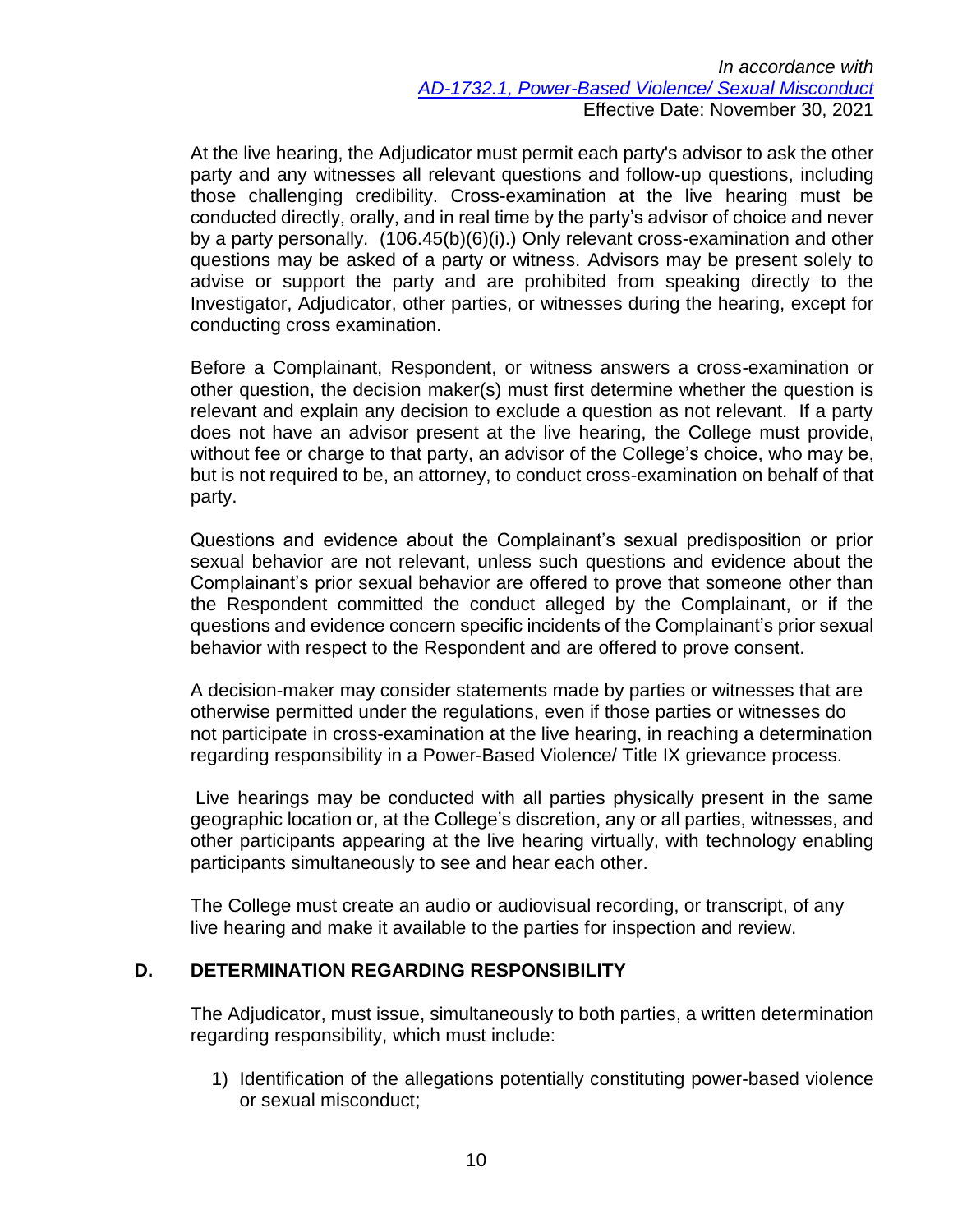- 2) A description of the procedural steps taken from receipt of the Formal Complaint through the determination, including any notifications to the parties, interviews with parties and witnesses, site visits, methods used to gather other evidence, and hearings held;
- 3) Findings of fact supporting the determination;
- 4) Conclusions regarding the application of the College's policy to the facts;
- 5) A statement of, and rationale for, the result as to each allegation, including a determination regarding responsibility, any sanctions the College will impose on the Respondent, and whether remedies designed to restore or preserve equal access to the education program or activity will be provided to the Complainant; and
- 6) Procedures and permissible bases for parties to appeal.

The determination regarding responsibility becomes final either on the date that the recipient provides the parties with the written determination of the result of the appeal, if an appeal is filed or, if an appeal is not filed, the date on which an appeal would no longer be considered timely.

#### **E. SANCTIONS**

Factors considered when determining a sanction/responsive action may include, but are not limited to:

- The nature, severity of, and circumstances surrounding the violation(s)
- The Respondent's disciplinary history
- Previous allegations or allegations involving similar conduct
- The need for sanctions/responsive actions to bring an end to the discrimination, harassment, and/or retaliation
- The need for sanctions/responsive actions to prevent the future recurrence of discrimination, harassment, and/or retaliation
- The need to remedy the effects of the discrimination, harassment, and/or retaliation on the Complainant and the community
- The impact on the parties
- Any other information deemed relevant by the Decision-maker(s)

The sanctions will be implemented as soon as is feasible, either upon the outcome of any appeal or the expiration of the window to appeal without an appeal being requested.

The sanctions described in these procedures are not exclusive of, and may be in addition to, other actions taken or sanctions imposed by external authorities.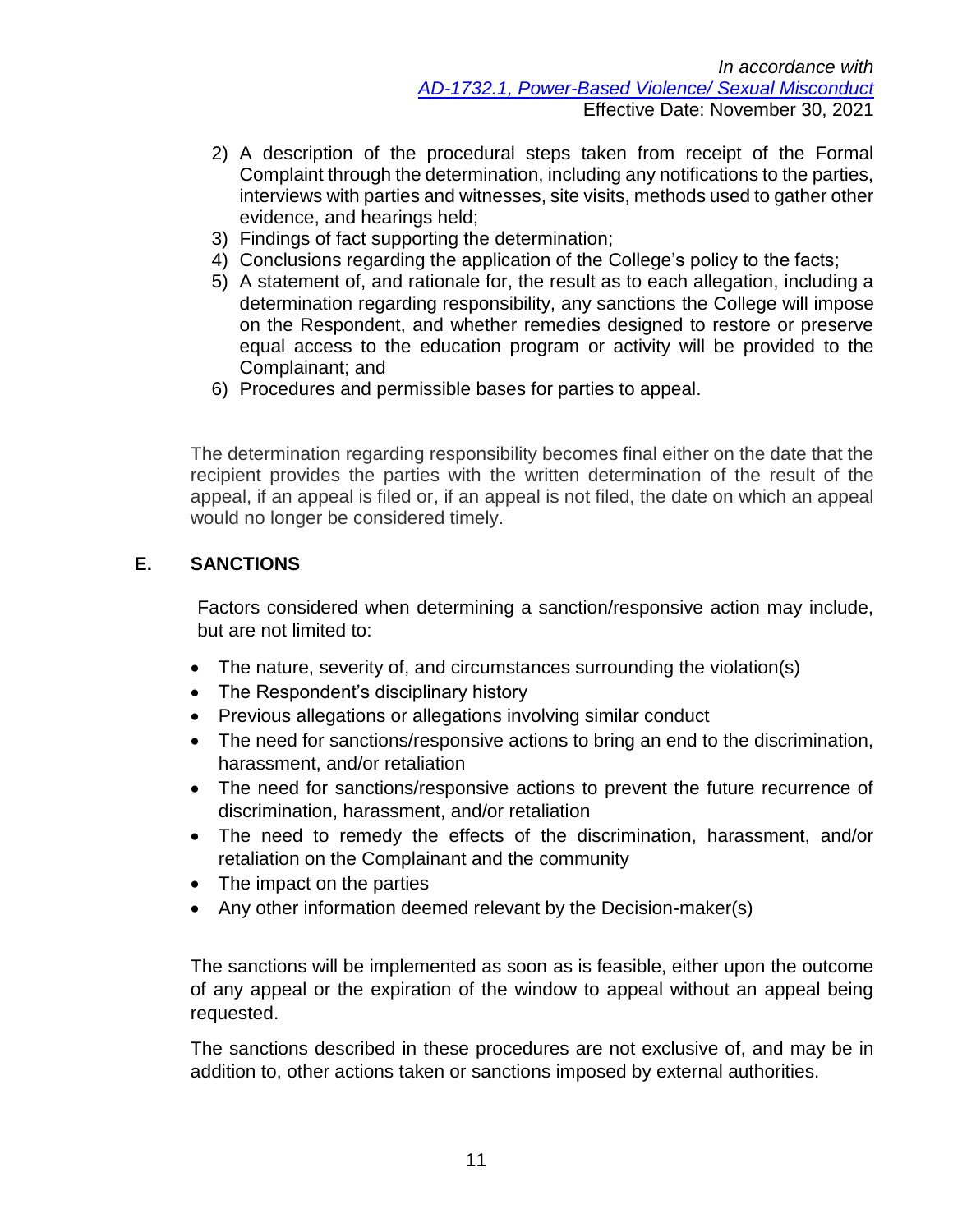## 1) **Student Sanctions Examples**

The College's policies on transcript notation will apply to these proceedings. The following are the usual sanctions that may be imposed upon students or organizations singly or in combination subject to the College's Student [Code of Conduct policy:](http://docushare3.dcc.edu/docushare/dsweb/Get/Document-80)

- *Warning:* A formal statement that the conduct was unacceptable and a warning that further violation of any College policies, procedure, or directive will result in more severe sanctions/responsive actions.
- *Required Counseling:* A mandate to meet with and engage in either College-sponsored or external counseling to better comprehend the misconduct and its effects.
- *Probation:* A written reprimand for violation of College policy, providing for more severe disciplinary sanctions in the event that the student or organization is found in violation of any Delgado policy, procedure, or directive within a specified period of time. Terms of the probation will be articulated and may include denial of specified social privileges, exclusion from co-curricular activities, exclusion from designated areas of campus, no-contact orders, and/or other measures deemed appropriate.
- *Suspension:* Termination of student status for a definite period of time not to exceed two years and/or until specific criteria are met. Students who return from suspension are automatically placed on probation through the remainder of their tenure as a student at the College.
- *Expulsion:* Permanent termination of student status and revocation of rights to be on campus for any reason or to attend College-sponsored events. This sanction will be noted permanently as a Conduct Expulsion on the student's official transcript, subject to any applicable expungement policies.
- *Withholding Diploma*: Delgado Community College may withhold a student's diploma for a specified period of time and/or deny a student participation in commencement activities as a sanction if the student is found responsible for an alleged violation.
- *Revocation of Degree:* The College reserves the right to revoke a degree previously awarded from the College for fraud, misrepresentation, and/or other violation of Delgado policies, procedures, or directives in obtaining the degree, or for other serious violations committed by a student prior to graduation.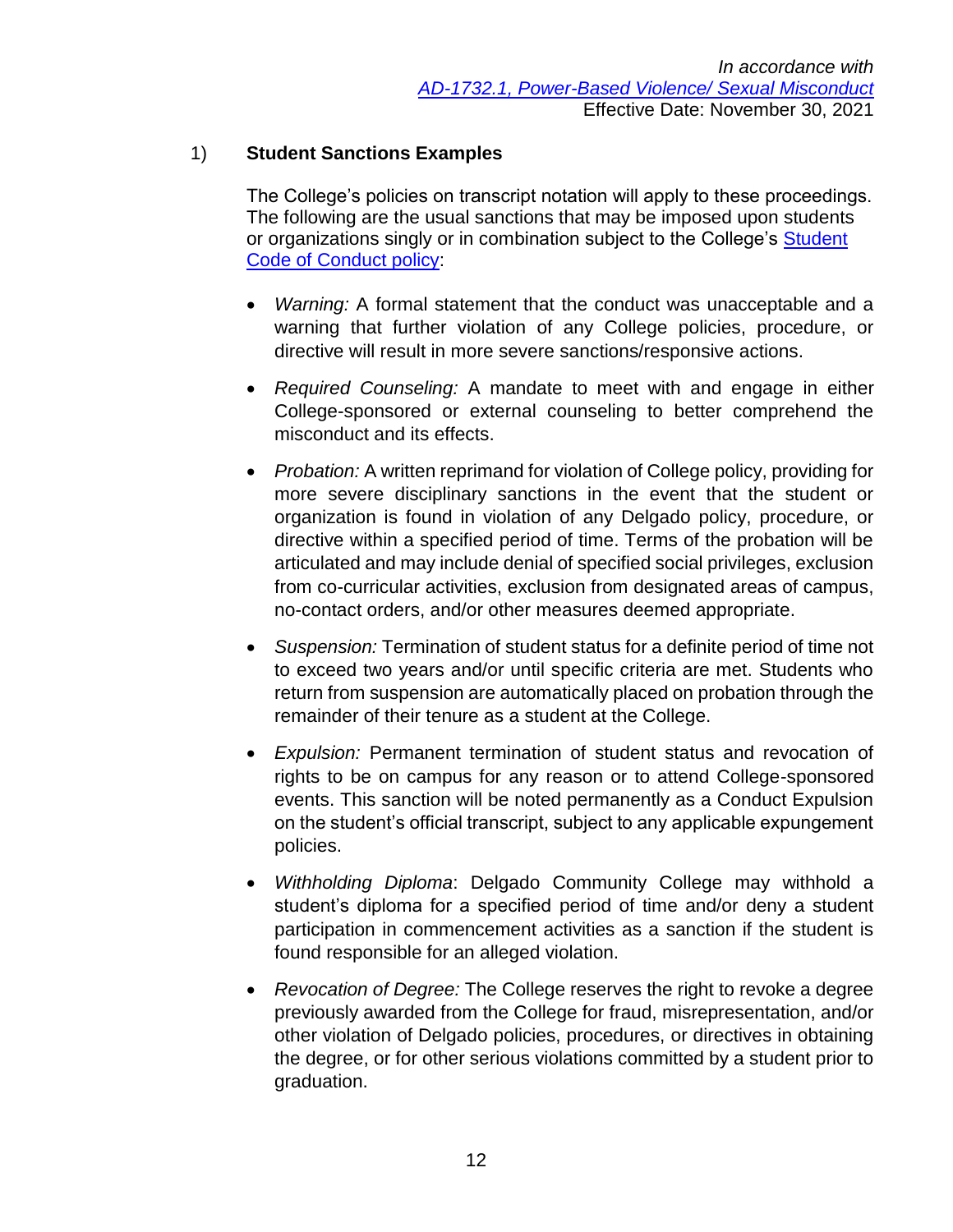- *Organizational Sanctions*: Deactivation, loss of recognition, loss of some or all privileges (including Delgado registrations) for a specified period of time.
- *Other Actions:* In addition to or in place of the above sanctions, the College may assign any other sanctions as deemed appropriate.

# 2) **Employee Sanctions Examples**

Responsive actions for an employee who has engaged in power-based violence, including harassment, discrimination, and/or retaliation include:

- *Warning – Verbal or Written*
- *Performance Improvement/Management Process*
- *Required Counseling*
- *Required Training or Education*
- *Probation*
- *Loss of Annual Pay Increase*
- *Loss of Oversight or Supervisory Responsibility*
- *Demotion*
- *Suspension with pay*
- *Suspension without pay*
- *Termination*
- *Other Actions:* In addition to or in place of the above sanctions, the College may assign any other sanctions as deemed appropriate.

See LCTCS Policy #6.014*[, Discipline for All Employees.](https://campussuite-storage.s3.amazonaws.com/prod/1558543/91b64910-2d2e-11e8-8c09-0a7155647e8a/1778099/005361a0-584f-11e8-89e8-12be56b8d5f6/file/6014_Discipline-For-All-Employees_12202016.pdf)*

## **IX. APPEALS**

- 1) The College must offer both parties an appeal of a determination regarding responsibility, and of a recipient's dismissal of a Formal Complaint or any allegations therein, on the following bases:
	- a. A procedural irregularity that affected the outcome of the matter;
	- b. New evidence that was not reasonably available at the time that the determination regarding responsibility or dismissal was made, which could affect the outcome of the matter; **or**
	- c. The Title IX Coordinator, investigator(s), or decision maker(s) had a conflict of interest or bias for or against Complainants or Respondents generally or the individual Complainant or Respondent that affected the outcome of the matter.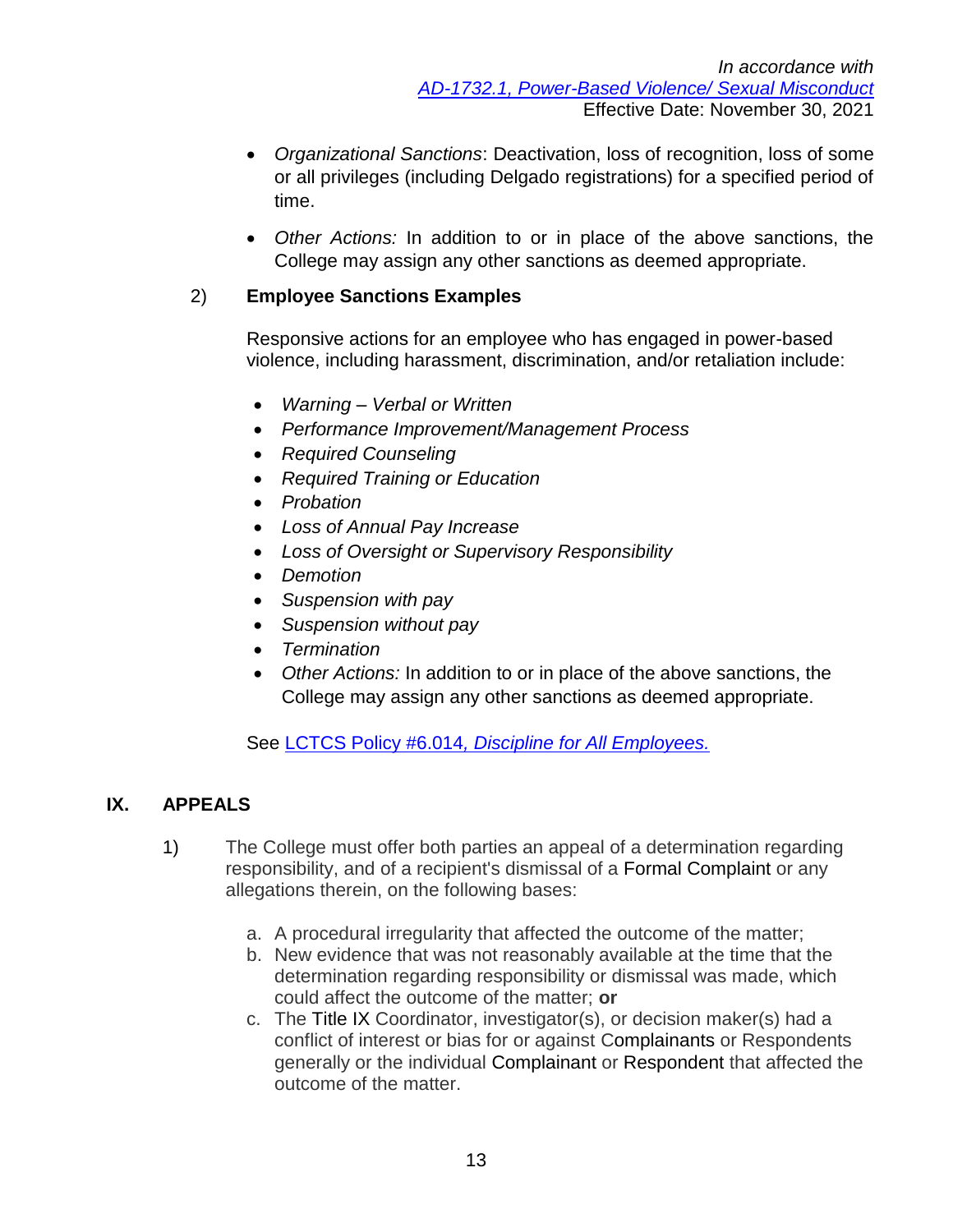- 2) The College may offer an appeal equally to both parties on additional bases. For all appeals, the College must:
	- a. Notify the other party in writing when an appeal is filed and implement appeal procedures equally for both parties;
	- b. Ensure that the decision maker(s) for the appeal is not the same person as the decision maker(s) who reached the previous determination regarding responsibility or dismissal, the investigator(s), or the Title IX Coordinator;
	- c. Give both parties a reasonable, equal opportunity to submit a written statement in support of, or challenging, the outcome;
	- d. Issue a written decision describing the result of the appeal and the rationale for the result; **and**
	- e. Provide the written decision simultaneously to both parties.

## **X. INFORMAL RESOLUTION**

At any time prior to reaching a determination regarding responsibility, the College may facilitate an informal resolution process, such as mediation, that does not involve a full investigation and adjudication. The College may not offer an informal resolution process unless a Formal Complaint is filed. The College may not require the parties to participate in an informal resolution process and will not require them to waive their rights to a Power-Based Violence/ Title IX Formal Grievance process. (§106.45(b)(9).)

The College must:

- 1) Provide written notice to the parties disclosing:
	- a. The allegations;
	- b. The requirements of the informal resolution process, including the circumstances under which it precludes the parties from resuming a Formal Complaint arising from the same allegations;
	- c. The fact that at any time prior to agreeing to a resolution, any party has the right to withdraw from the informal resolution process and resume the investigation and adjudication process with respect to the Formal Complaint; **and**
	- d. Any consequences resulting from participation in the informal resolution process, including the records that will be maintained or could be shared;
- 2) Obtain the parties' voluntary, written consent to the informal resolution process; **and**
- 3) Not offer or facilitate an informal resolution process to resolve allegations that an employee sexually harassed a student.